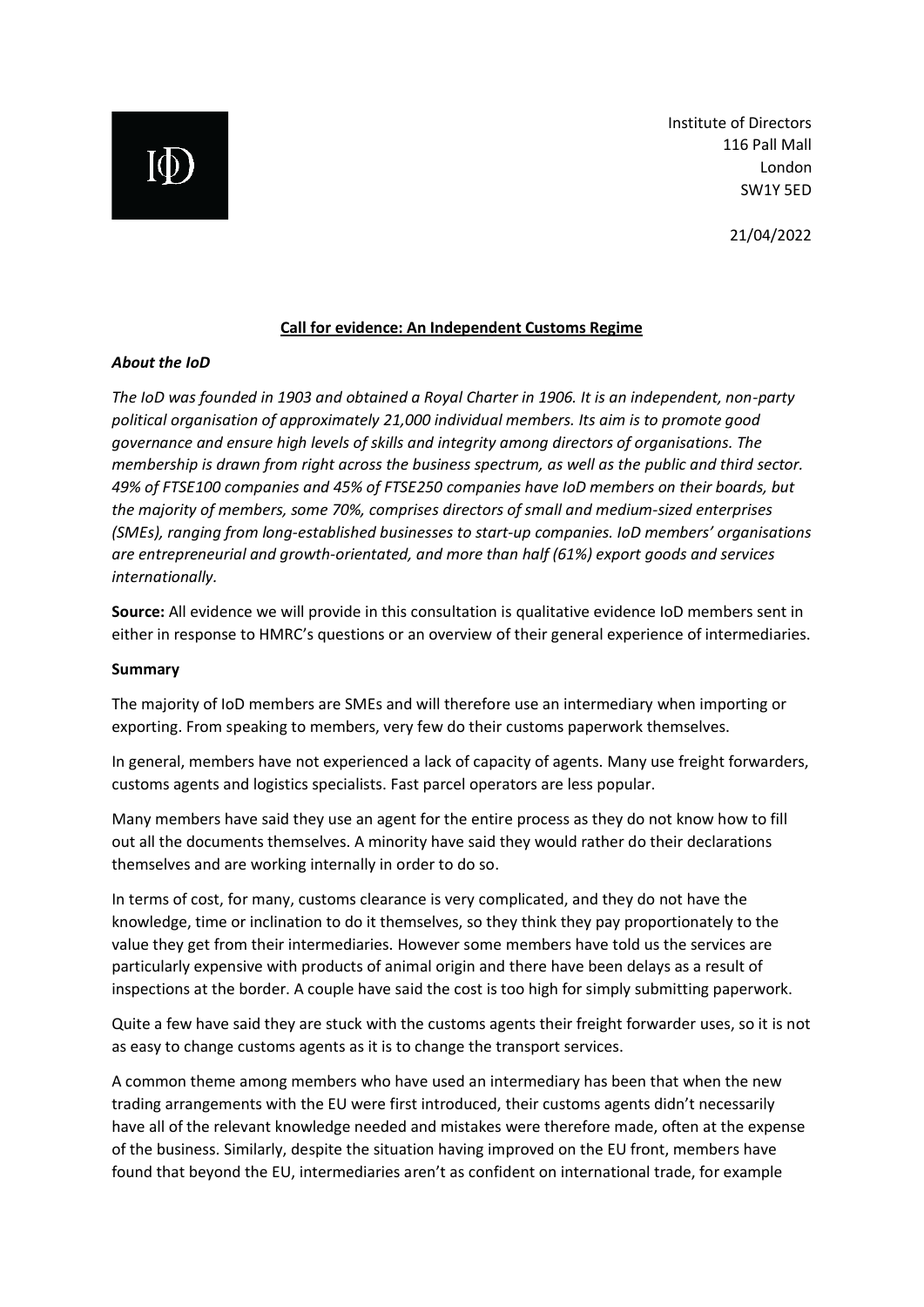working under Free Trade Agreements. Members have told us that it would be more helpful for the intermediary sector to have a closer working relationship with HMRC.

#### **IoD recommendations**

Intermediaries should be held more accountable for the work that they do on behalf of businesses, since as a result of Brexit, firms are increasingly reliant on support such as the services intermediaries provide. The US for instance has much stricter licensing regulation for customs brokers under US Customs and Border Protection. Following this example, with a system whereby customs agents are held responsible for their own customs work whether through a certification requirement, a qualification, or through stricter monitoring, businesses would avoid unjustly paying the price for mistakes that are not necessarily their own.

The counter argument is that there would consequently be fewer available customs intermediaries for businesses to engage with. However an accountability based approach would see fewer mistakes being made, and therefore increased efficiency of the sector as a whole.

*Below are case study examples we have collected from members in response to HMRC's consultation questions:*

# **In your experience, do you agree that there is sufficient capacity within the customs intermediary sector? If not, please provide evidence.**

"No evidence to suggest a lack of agents, though had an initial experience with very poor performance; am assuming that the launch of the new, single customs service that either inexpensive third party software will become available, or SMEs able to access the website and complete all declarations themselves".

**Do you use the services of an intermediary and, if so, which services do you use? Are there any intermediary services that you do not use, or circumstances where you do not use particular services (eg completing a declaration)? Are there any circumstances where you currently use intermediary services, but you would prefer not to (eg circumstances where you might complete a declaration by yourself)? Please provide details to explain your answer.**

"We always use the services of an intermediary (Freight forwarder) for the entire process of customs clearances. We have no experience or expertise in doing this ourselves and are delighted to have someone do it for us. Our chosen Forwarder always completes import and export entries".

"We use customs agents for UK export & EU import declarations, we also use a logistics company to book ferry/Tunnel and complete the transit documents and Tunnel wallet".

"Yes. Export and import customs declarations. We would prefer to do export declarations ourselves and are currently working with our export document system software supplier to do so. They claim it is difficult to integrate directly with HMRC software which pushes up the cost. HMRC should develop better interfaces".

"We wanted to limit the number of customs agents we use, but some hauliers (who were delivering on behalf of our EU suppliers – so not appointed by us) refused to deliver our goods unless we appointed them to undertake the customs clearance as well as do the delivery. I can understand why they wanted to do this – they did not want their vehicle held up whilst we sorted out the customs clearance and maybe did not work on their timescale. However our ability to give instructions is removed and often the import entry is incorrect".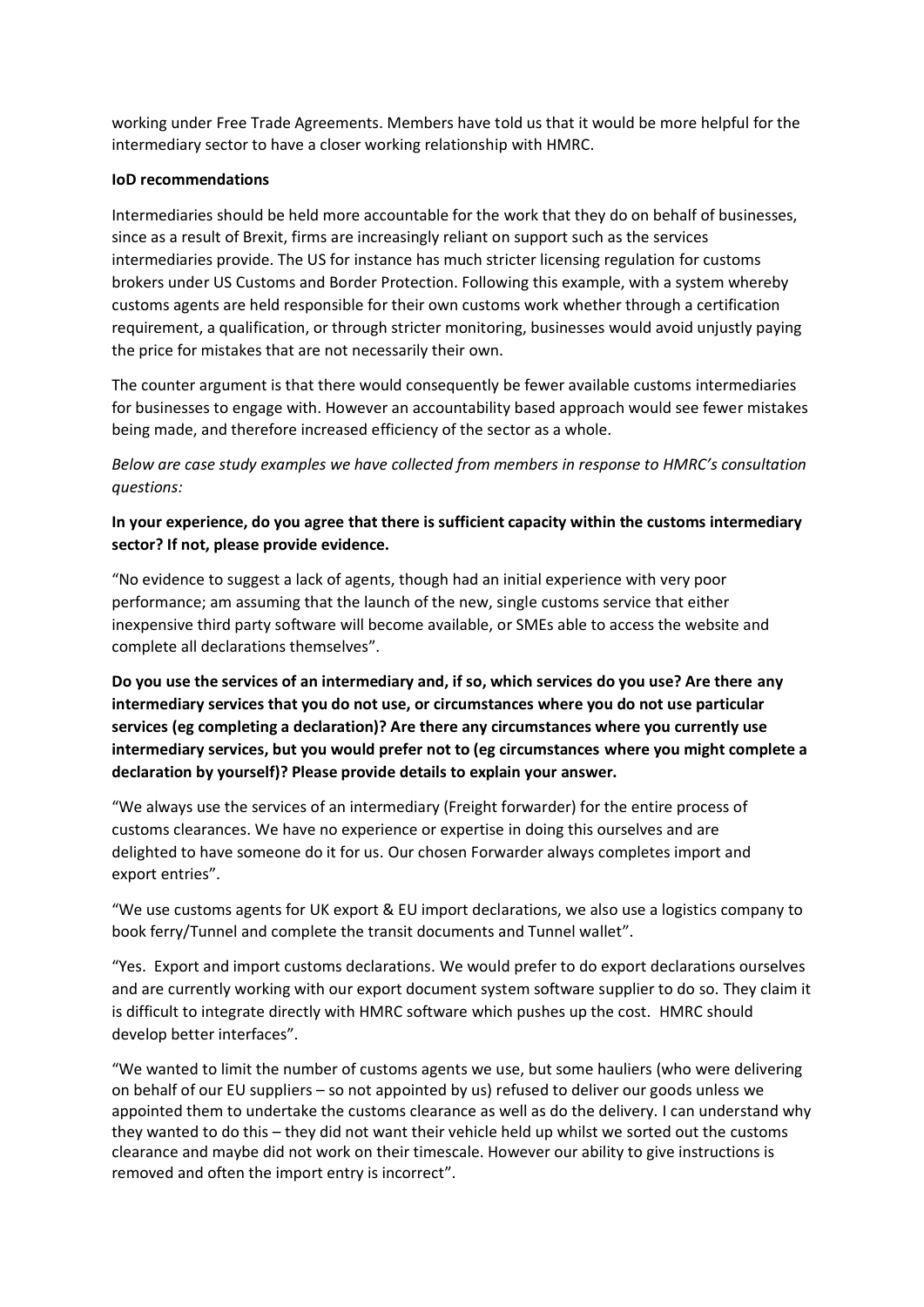**Have you been able to compare and choose from a range of intermediaries to find the service(s) you require? Do you feel that the cost of an intermediary is proportionate to the services offered, and do you have a clear understanding of the cost of each service that an intermediary offers and what specific services you require? How easy is it to change the intermediary that you use? Please provide details to explain your answer.**

"We always use the customs facilities of the Forwarder who is moving the goods for us. They often wrap the cost up in the total cost of the job and we don't know the customs element unless we specifically ask. The intermediary we use depends on the cost of their freight quote".

"Occasionally when we have used a forwarder who charges us for customs clearance separately, the cost (approx £40 for import customs entry) does appear proportionate to the services offered (customs clearance is complicated and something we have neither the time, expertise or inclination to do). It has seemed very easy to change our intermediary, but sometimes we have had to sign POA's with particular freight forwarders".

"We initially contracted a company that we had previously used for customs declarations (prior to Customs 88 in 1988), but had a very poor service with trucks waiting for hours for clearance. Moved to another, recommended supplier for export documents and are happy with their service and that given by another supplier for a specialist import; cost at <£50 is not onerous, but £50 for entering a small amount of data and returning a document is good business. We will continue to sue an agent until the simplified, single customs interface becomes well-used as an agent provides somebody with broad experience when issues arise. The cost of EU import agents, particularly for PAO (meat) is prohibitive (>€350/consignment) which is largely caused by French veterinary officers checking 100% of trucks causing delay and need to agent to engage with the passage of the truck through the border inspection. This is a high cost to UK exports".

"The costs do vary from say £25 to £80 for declarations. I would say the costs are high compared to the time cost of making a declaration. The issue to me seems to be finding a low-cost system that a company can use to submit declarations directly to HMRC. It isn't easy to change intermediary as often it's easier to use the transport company who is doing the carriage".

"Costs for import customs clearance do vary. We are not able to make service decisions based on cost as we are somewhat stuck using customs agents linked to freight forwarders – otherwise are goods would not turn up".

# **Other than capacity and cost, are there reasons why you have not been able to engage an intermediary or access particular services offered by an intermediary? If so, please provide details.**

"Our only difficulties have been with *export clearances from* the EU, which have been done by our supplier's customs Agent: On incoterms FOB EU (we have arranged and paid for the freight to the UK), the EU clearance agent has required us/ $\overline{\text{our}}$  UK Forwarding Agents to provide the following documents on import into the UK:

- Signed POD in the UK
- Custom import document in the UK
- Closure of the EU custom document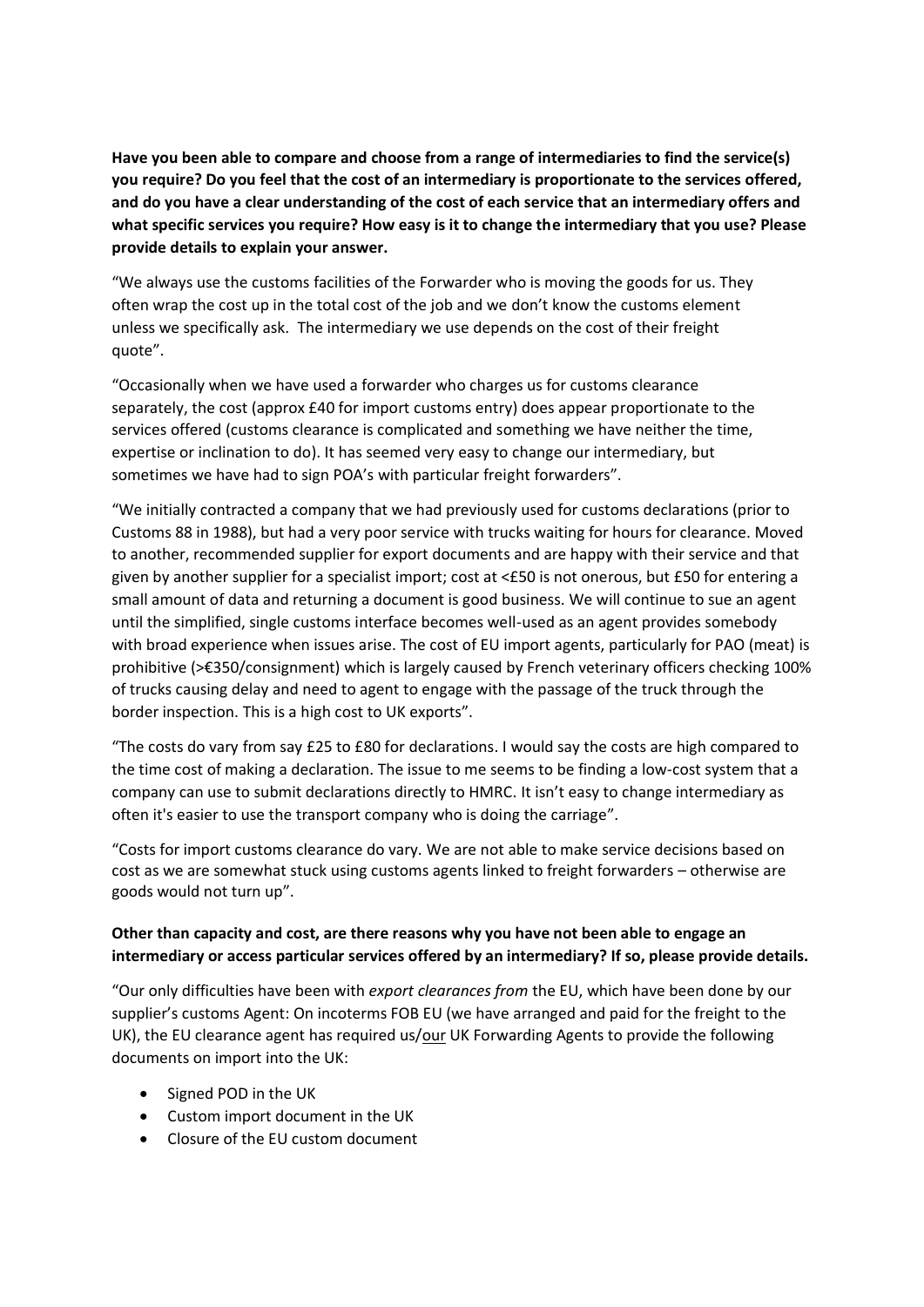This has caused big problems often and I don't know if this is usual procedure or one-off".

# **If you have used an intermediary, which type of intermediary have you used (eg freight forwarder, fast parcel operator, customs agent, etc) and how would you describe the service provided?**

"Freight forwarders. At the start of the post Brexit period, their services left a lot to be desired. It seemed to me that, despite HMRC / Gov.UK sending constant letters/emails to business' throughout the UK to inform them of new procedures and changes, the Freight Forwarders themselves just did not understand the new procedures. I didn't seem to be able to get any information about how it was going to affect us, or whether it would change delivery lead times or pricing. I wish HMRC had worked more closely with BIFA/Freight Forwarders and got them all up to speed before the changes occurred, rather than informing SME's who mostly would not have had the time or money to invest in doing their own entries going forward".

"Customs agent and logistics specialist to ensure validity of all registration for truck to pass border exit and entry inspection posts".

"Fast parcel Operators  $-1$  am not a fan. They assume everything and check nothing with the importer, then customs clear and present you with an invoice before they will deliver the goods. This situation is particularly bad with air freight where there is no attempt to make contact with the importer until it's too late to make any amendments. These companies appear to have very little knowledge of UK trade deals. Speaking from experience - I have a family member who imports from Ukraine by Air Freight and even though the invoice complies with the UK Ukraine trade deal, DHL / Fedex have no clue and charge the importer 12% import duty".

"Our goods travel by Groupage trailer, so if one consignment was found to be non-conforming, the entire trailer was held up. As the weeks passed, and more & more delays occurred in transit because of non-conforming documentation, Freight forwarders started to advise us/their customers of *exactly* what documentation they required (eg Commercial invoice stating EORI numbers; specific wording for preferential origin/duty free goods post the TCA etc. Our Freight forwarders advised us of the exact wording required on the commercial invoice to qualify for Preferential import duty, which we passed on to our Suppliers for inclusion on their invoices to us for Import duty free). I have been surprised at how late in the day that advice was provided. Freight Forwarders were apparently consulting BIFA for much of their information flow. My perception is that it would have been to everyone's advantage if HMRC had been able to work directly and sooner with the Forwarding Industry on the details required for documentation".

## **If you have used an intermediary, as far as you are aware, were there any issues that arose as a result of your customs declarations being incorrect or incomplete? If so, please provide details.**

"No, single error in 2 years where agent entered code for Dover rather than Tunnel; the export health certificates are another matter, with up to 128 individual stamps on a single document the possibility of error is enormous, finicky French vets seem to be encouraged to find fault and fail to find solutions. The same document has been used for more than 63 exports in the past year without fault until last week when the consignment was rejected due to an unannounced decision to amend usual protocol and demand separate certificates for differently packaged goods; the SIVEP vet has good reason to reject ow the documents had been presented, but surely after two years and many similarly completed documents some notice would be appropriate?"